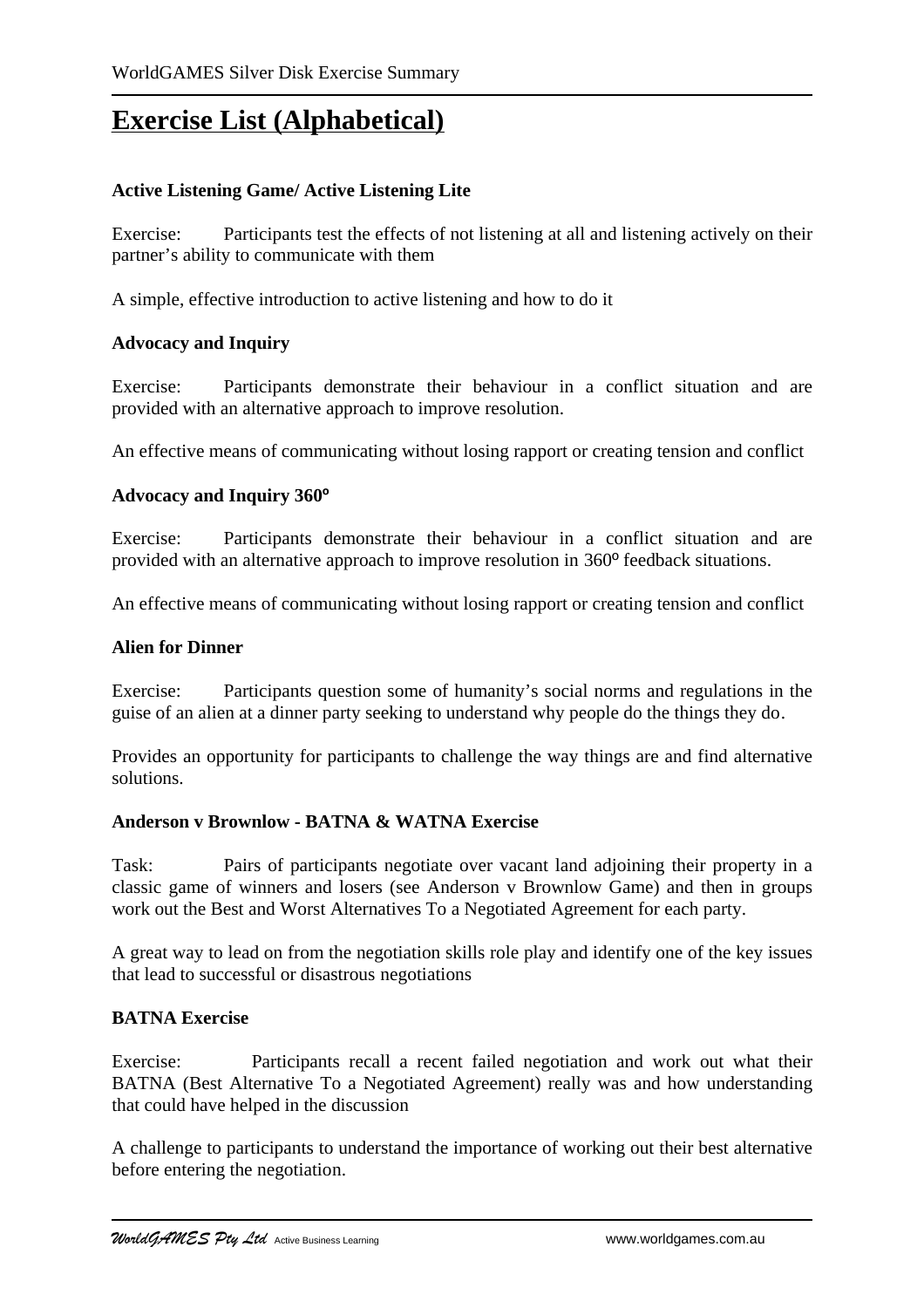#### **Belbin Communication Challenge**

Exercise: Divide participants into four complementary Belbin Team Type groups and ask them to write out the key points they would use to enroll each of the 3 other groups in taking on an onerous task.

A challenge to participants to understand what motivates others

### **Belbin Team Types**

Exercise: Participants complete the Belbin Team Type Preference questionnaire

Identifies participants team role preferences.

### **Belbin Team Types Exercise**

Exercise: Participants in their Belbin Team Type groups state their own types preferences and how they react and behave in given situations

An illuminating exercise which contrasts the way in which the Belbin Team types view the world. A frequent eye-opener for participants providing tools for communicating with others.

#### **James Bond Trivia Quiz**

Exercise: Participants participate in one of WorldGAMES Trivia Quizzes with a James Bond theme.

A great way to fill unproductive time or present prior to a training to see who cooperates and who works alone.

#### **Bond Punchline Introductions**

Exercise: Teams of participants watch James Bond video clips of some famous 007 one-liners and then introduce themselves to the others with their own. The whole team must them compile and present the best one-liner to complete another movie clip.

A fun introduction exercise with teamwork aspects.

## **Bridge Climb**

Task: Participants climb the Sydney Harbour Bridge on an official tour and then complete a debrief sheet that highlights their achievement and what they can learn from it that relates to their business performance.

A wonderful metaphor for aiming high and getting to the top.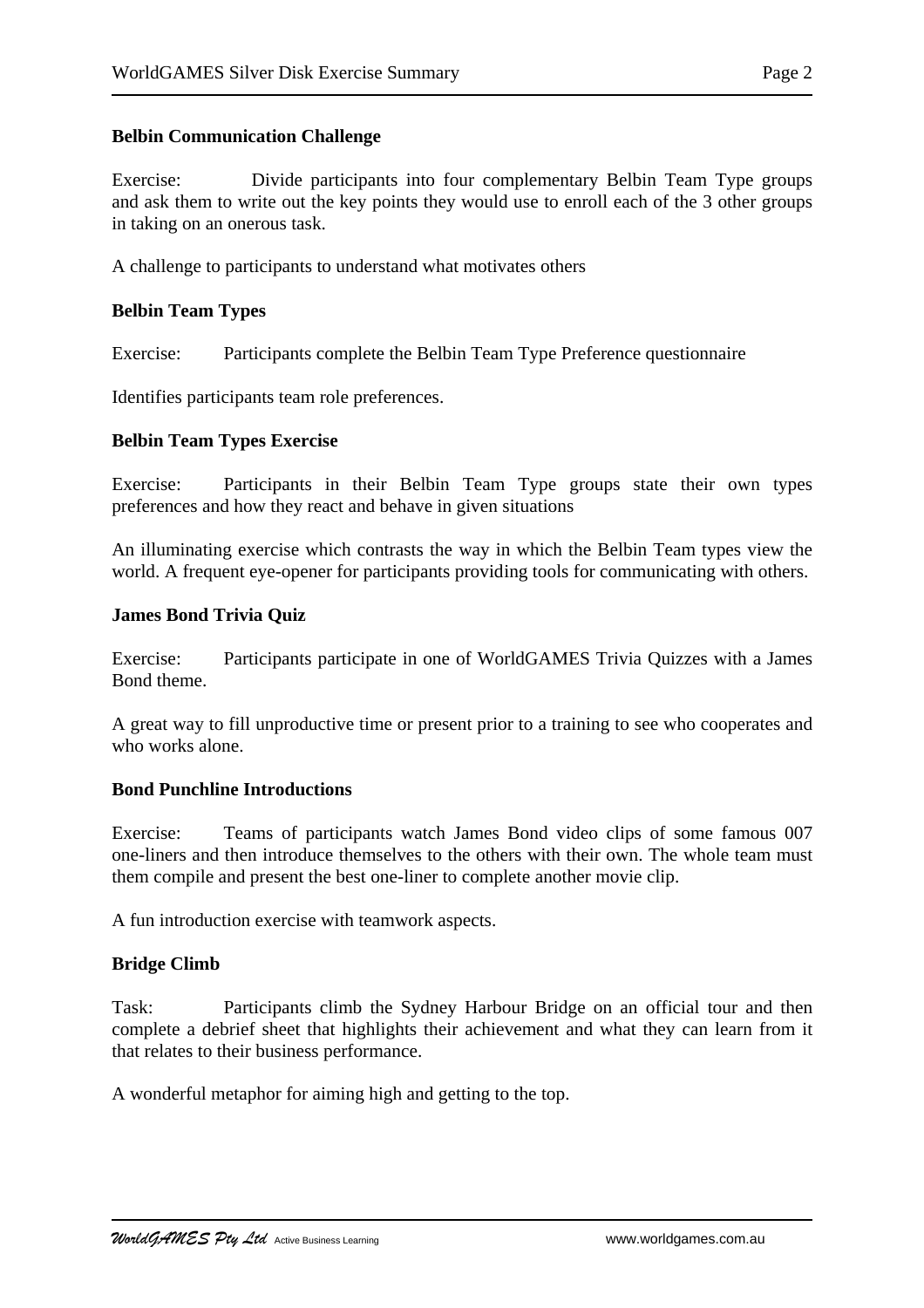## **Building Rapport**

Task: Participants learn and practice 3 key areas and 18 top tips for building rapport

Simple but effective ways to get "in tune" with others and give them a feeling that you really care about them.

## **Cat With a Fish**

Exercise: Participants write down, on a paper fish and in feline terms, a conflict within the workplace involving them and that is unresolved. Participants then place their fish in a bowl. Groups of participants draw the fish randomly and flipchart feline suggestions of ways to resolve the issue

A powerful way of depersonalising internal workplace conflict and providing lateral opportunities for resolution in situations where *Dog With a Bone* is inappropriate.

# **Chunking Up, Chunking Down**

Task: Participants learn to move simply and easily from big picture to detail and back again.

A great way to build flexibility of approach and thinking**.**

## **Company Logo Exercise**

Exercise: Groups of participants draw two company logos, one depicting how the company really is now and the other depicting its aspirations

Demonstration of the power of imagery in creating or supporting the behaviour and corporate culture.Also clearly identifies the gap between current reality and desired state.

## **Complaints Exercise**

Exercise: Individual participants analyse the case study company complaints statistics in a pen and paper exercise designed to test their ability to see patterns in numbers and draw appropriate conclusions from what they see.

Demonstrates the ability to see behind the numbers.

## **Customer Word Association**

Exercise: Participants record 10 words they associate with "customers" and then find any common words on their team

Illustrates the different meanings and associations people have about customers and whether there are any negatives that need to be dealt with in the group.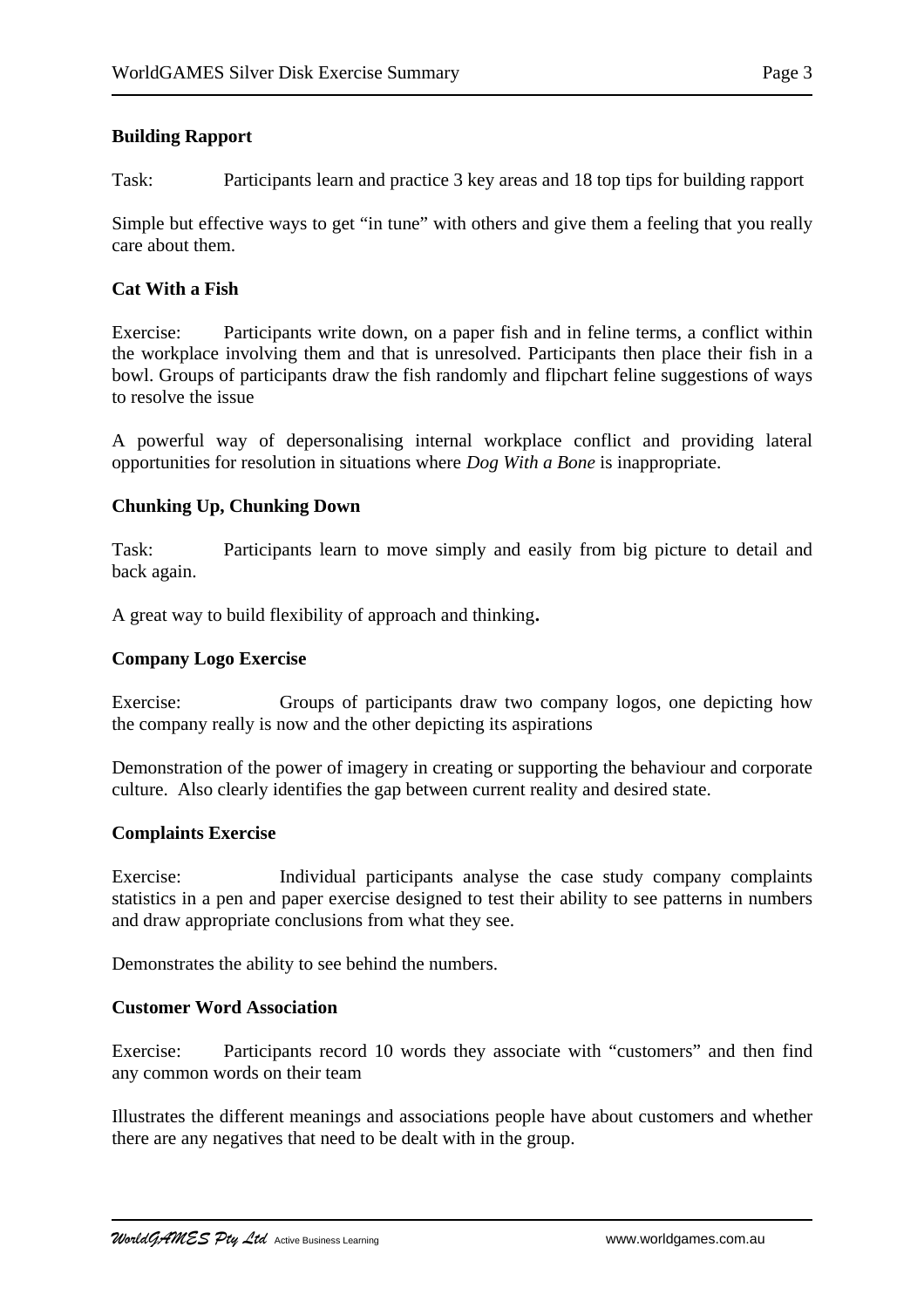## **Depreciation Exercise**

Accounting Exercise: A simple, effective method of introducing depreciation principles that is fun to play.

Teams of participants complete the depreciation chart as if they were a corporation.

## **DISC Communication Challenge**

Exercise: Divide participants into their disc profile groups and ask them to write out the key points they would use to enroll each of the 3 other groups in taking on an onerous task.

A challenge to participants to understand what motivates others.

### **DISC in Five Minutes**

Exercise: Participants complete the CRN mini-DISC evaluation

A simple, non-labeling way to identify the likely DISC personality profiles of participants

#### **DiSC Pairs Exercise**

Exercise: Participants role play all 4 DiSC personality types in different conflict scenarios in pairs

Provides a first hand experience of what it is like to tap into the four DiSC types.

## **DISC 4 Quadrant Exercise**

Exercise: Participants state their own personality profile's preferences and how they react and behave in given situations

An illuminating exercise which contrasts the way in which the four DISC quadrant personality types view the world. A frequent eye-opener for participants that provides tools for communicating with others.

#### **Diversity Exercise and Valuing Diversity Exercise**

Exercise: Participants complete the Diversity Exercise sheet, listing all the ways people are different. Facilitator flipcharts the results and segregates those that are important from those that are in reality superficial, yet are the ones we tend to judge others by. In teams, participants agree on the benefits of each aspect of diversity to the team.

Draws out many more ways that individuals differ from one another and puts the traditional prejudices into context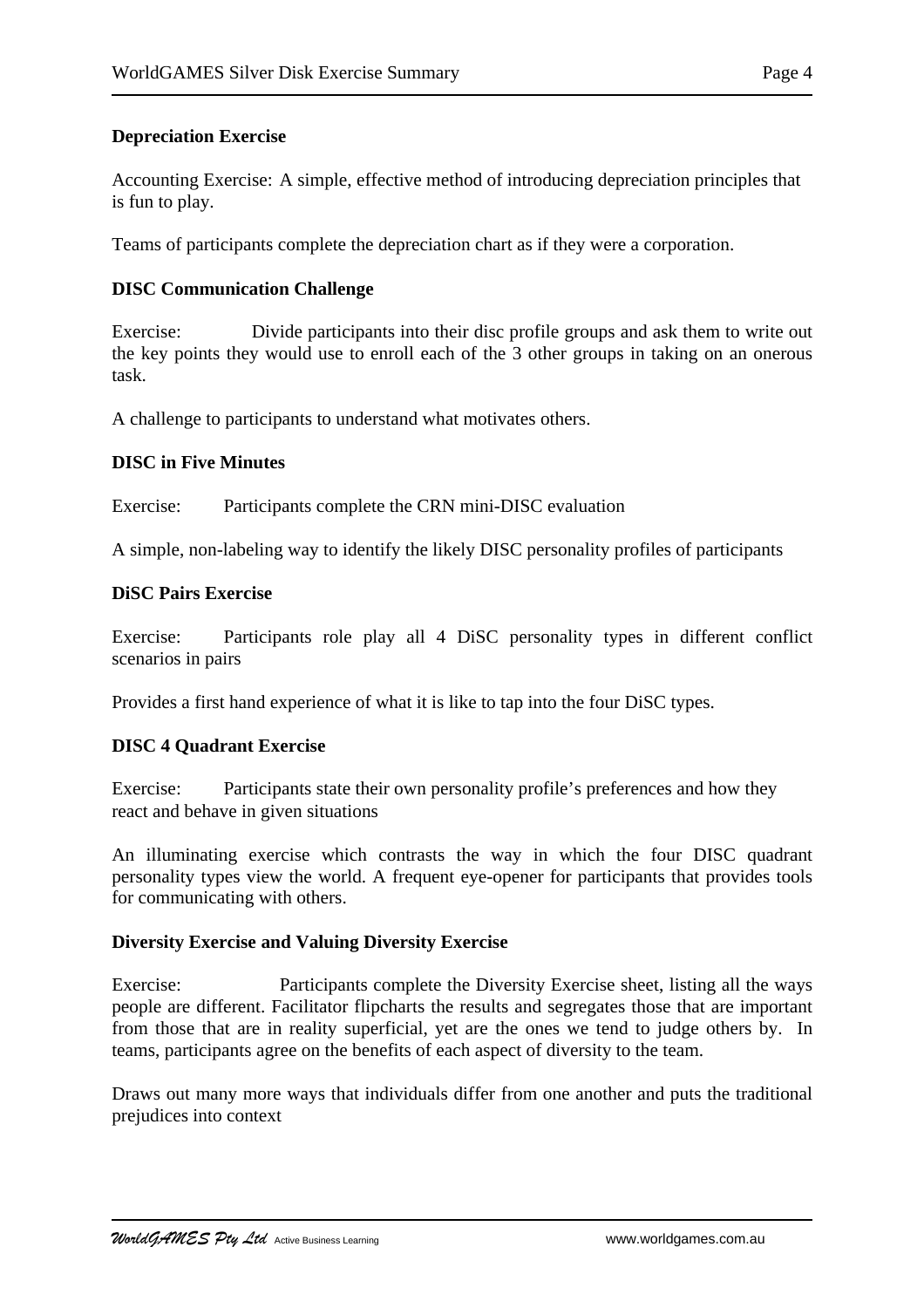## **Dog With a Bone**

Exercise: Participants write down, on a paper bone and in canine terms, a conflict within the workplace involving them and that is unresolved. Participants then place their bone in a dog bowl. Groups of participants draw the bones randomly and flipchart canine suggestions of ways to resolve the issue

A powerful way of depersonalising internal workplace conflict and providing lateral opportunities for resolution

### **Endangered Species Trivia Quiz** (I and II)

Exercise: Participants participate in a Trivia Quiz based on the Endangered Species around the World.

An excellent "filler" when participants are waiting for the next event to start, or when there is a lull in a program.

### **Expanding the Pie in Stuck Negotiations**

Exercise: Participants learn a technique for resolving conflict in stuck negotiations and test it out on their table teams

Illustrates how to get negotiations that are stuck over division of the "pie" moving again by adding something to the pie of value to the other party.

#### **Family Business**

Accounting Exercise: A series of exercises based around the Steady and Careless family businesses that look at the organisation, accounting, systems procedures and budgeting processes required in real commercial life but from a more simple perspective that allows for ease of participant comprehension.

Teams of participants complete exercises for two different family businesses as if they were larger corporations.

#### **Feedback Exercise**

Exercise: Participants roll play giving and receiving feedback and are provided with an alternative approach to improve resolution in feedback situations.

An effective means of getting the feedback outcome desired - communicating without losing rapport or creating tension and conflict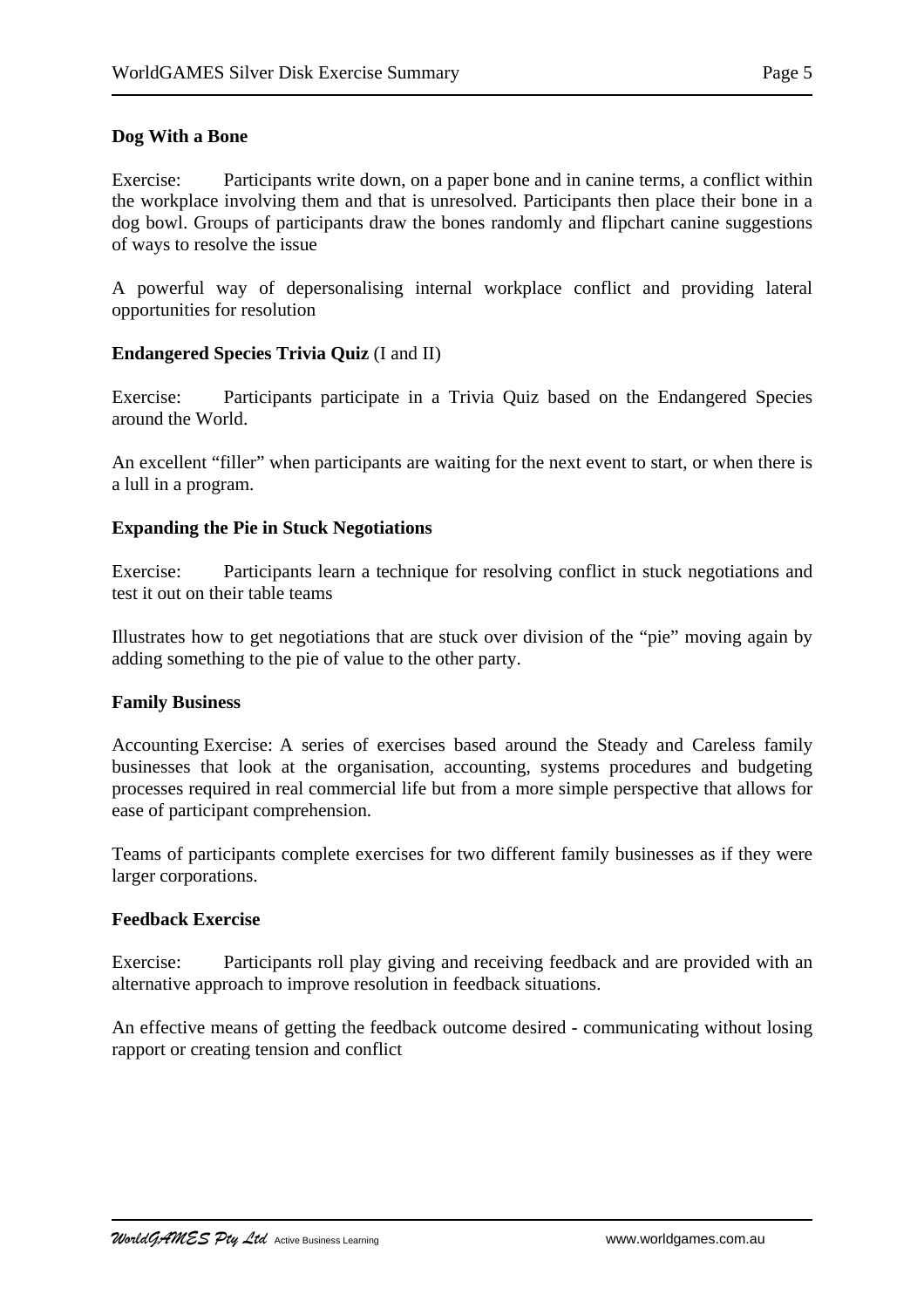Exercise: Participants demonstrate their behaviour when giving and receiving feedback and are provided with an alternative approach to improve resolution in 360º feedback situations.

An effective means of getting the feedback outcome desired - communicating without losing rapport or creating tension and conflict.

## **Financial Statements Exercise**

Task: Small teams of participants take the financial statements of two branches in a case study company, one performing well and the other badly, and analyse the differences between the two. (Can be customised to client's business)

A very effective way of drawing out the profit drivers for any business.

## **Find Someone With ...**

Exercise: Participants find someone in the room with the same colour hair, then clothes etc. as a way of introducing themselves to each other in a fun and active manner

An excellent icebreaker and introduction exercise. Good for expanding comfort zone or setting a training environment as fun/experimental....

## **Future Company 2020**

Imagine what your organisation will be like in 2020 - how different from now.

Exercise: An introspective workshop on the future of the organisation, the opportunities, the barriers to be overcome, the potential new alliances and partnerships, the client of the future, the workplace of the future, beyond Cyberspace.

Groups of participants choose an area they would most like to work on and collectively design their view of the future and what it will take to attain success in a changeable future.

## **Going to the Lake**

Exercise: Facilitator guides participants to think of the one place they can recall as being completely peaceful, harmonious and where they feel untouched by problems.

Illustrates the value of having a place to visualise when negotiations get emotional. A way of maintaining the power that is lost as one's emotion gets in the way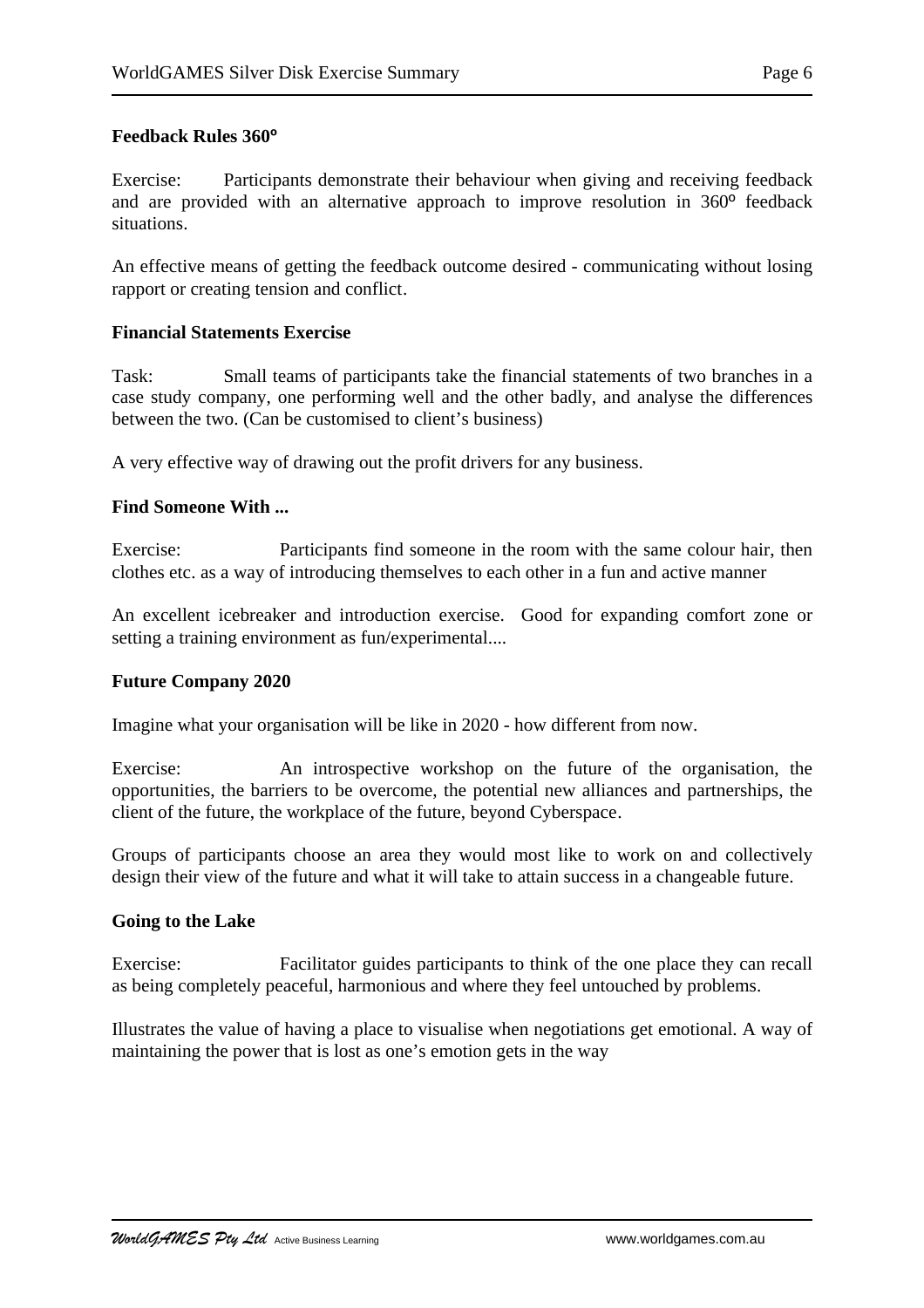## **Good News Week Review**

Exercise: A very effective empowering completion exercise to any training which is fun to play. Participants put on their own review of what they have learned, following the format of the TV series with little or no help from the venue or the facilitators.

They must choose their own acts, stage-manage the event and find all of the resources they are going to need.

#### **Greatest Fears**

Exercise: Facilitator flipcharts participants' greatest fears and those from a broadly based study - compares physical threats and mental concerns.

Illustrates the value of fear and how it is often misplaced in modern society.

### **Greatest Leader**

Exercise: Participants recall the greatest leader they have ever experienced and reflect on what made them such a great leader.

Draws the attributes of great leaders from participants to provide an anchor and ownership of the qualities they will need themselves to perform as effective leaders and asks them to demonstrate the results.

#### **Greatest Speaker**

Exercise: Participants recall the greatest speaker they have ever experienced and reflect on what made them such a great orator. (Or watch the video of Martin Luther King's "I have a dream" speech.)

Draws the attributes of great speakers from participants to provide an anchor and ownership of the qualities they will need themselves to perform as effective communicators and asks them to demonstrate the results

## **Greatest Team**

Exercise: Participants recall the greatest team they have ever experienced and reflect on what made them such a great team

Draws the attributes of great teams from participants to provide an anchor and ownership of the qualities they will need themselves to perform in an effective team and asks them to demonstrate the results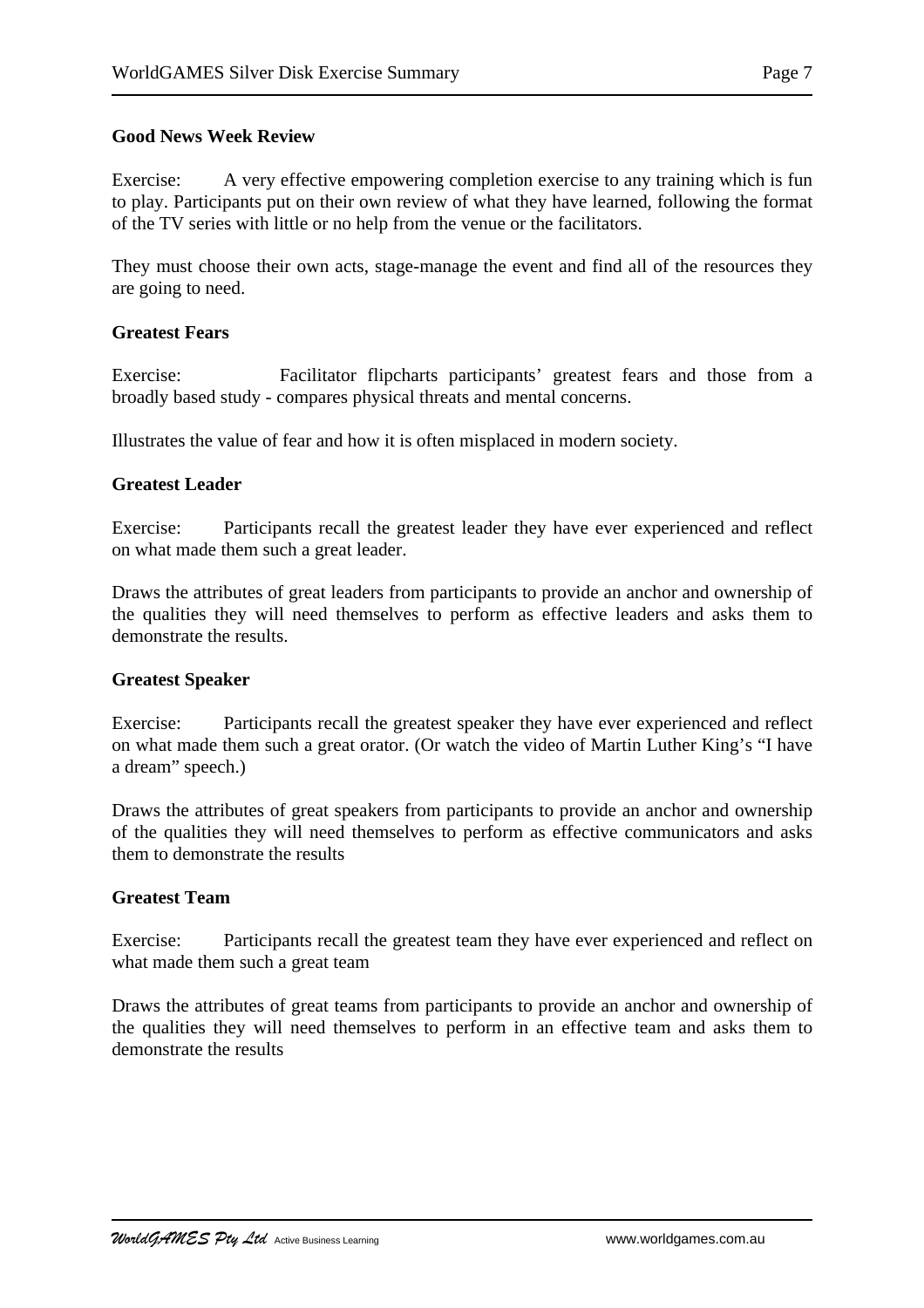# **Heavy Hands**

Exercise: Participants shut their eyes and imagine a helium balloon attached to one hand and a very heavy book resting in the other. With the help of a few simple suggestions, participants' subconscious minds reacts as if the opposing forces were real.

A very visual demonstration of the power of the subconscious mind.

# **Hooked Up**

Task: Small teams of participants watch the scene from *Hook* where Captain Hook has kidnapped Peter Pan's children and has them in a cargo net. Teams must then flipchart the options available to Pan in order to save his children.

A simple lateral thinking exercise that illustrates how emotion can limit options.

## **Hot Topics Exercise**

Exercise: A simple, effective exercise that allows participants to choose their own hot topic, within the program context, and explore the options for overcoming barriers or setting action plans together with like minded people.

A good exercise for setting vision or reflecting on what it will take to achieve it.

## **If I Was In Your Shoes ...**

Exercise: Participants try to put themselves in the position of the person they are interacting with and answer questions about how their words and actions may be viewed by the recipient.

A good opportunity for insight into participants' own behaviour and ability to empathise.

#### **Improbable Outcomes**

Task: Small teams of participants watch the video of *Lost World*, the Jurassic Park sequel, where the trailer is pushed over the cliff and the team escapes as it falls around them. The team then flipcharts all of the improbabilities in the film clip.

A fun way for participants to expand their awareness of what they see.

## **In Your Space**

Exercise: Pairs of participants test and contrast two methods as a means of resolution.

A simple, effective exercise that demonstrates the effect of working with, or violating, peoples' spatial boundaries and using this knowledge to enhance cooperative problem solving.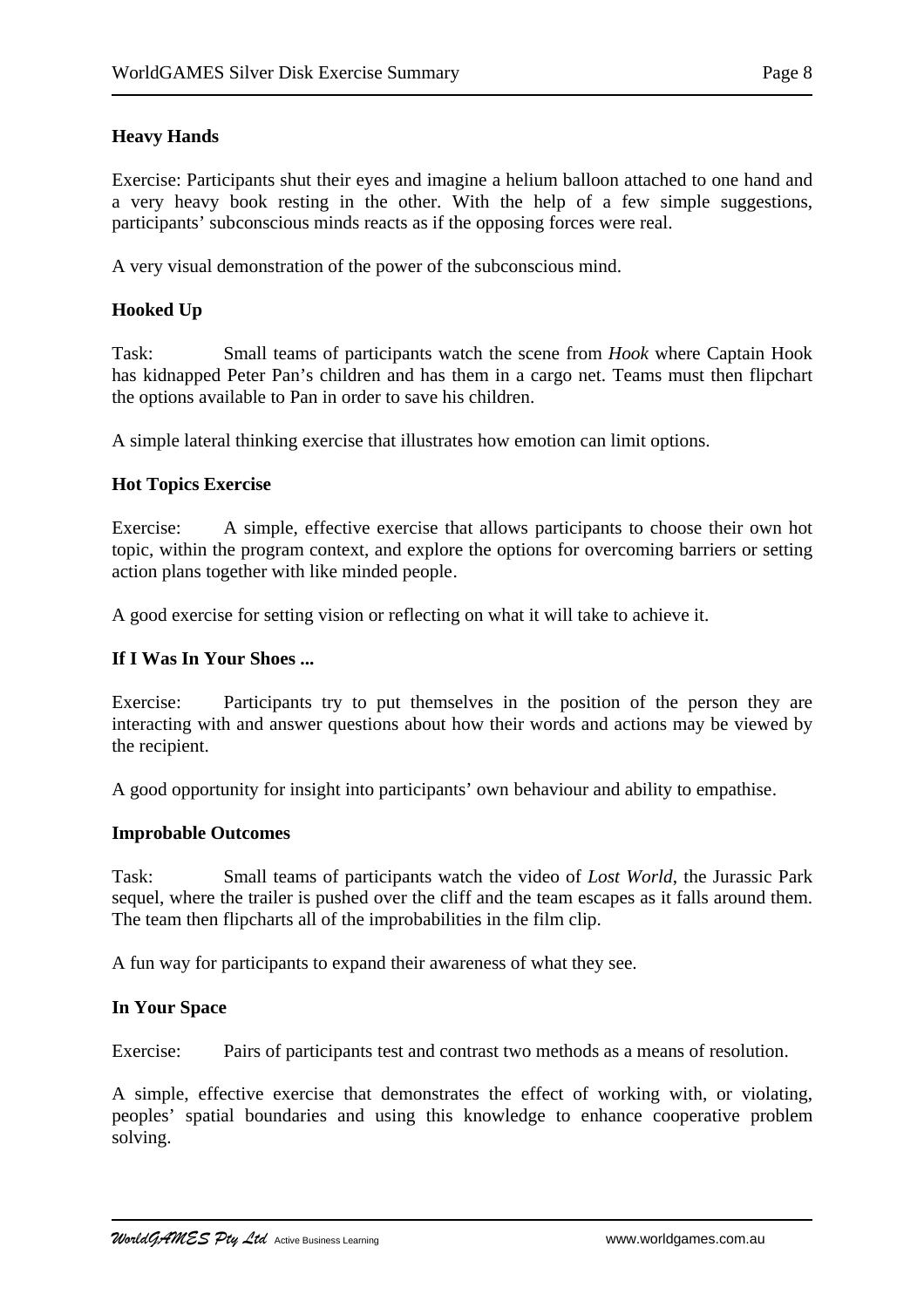## **Insolvency Exercise**

Accounting Exercise: A simple but effective exercise which is informative. Participant teams identify the real issues around insolvent trading.

An easy way to comprehend a difficult subject.

### **Investor Exercise**

Task: Participants make a decision on where to invest \$10 m for 10 years to obtain the best returns from a range of investment options with a minimum of information.

Draws out the difference in investment returns required to compensate for the element of risk.

### **I Statements Exercise**

Exercise: Participants learn to express their emotions cleanly and without blaming others

A simple but powerful way to express feelings so that others can hear.

### **Italian or Chinese Exercise**

Exercise: Participants resolve the issue of where to eat when two friends want to have different dinners.

Shows the subtle but critical difference between compromise and resolution

#### **Mapping The Conflict**

Exercise: Participants learn to use a simple but powerful Conflict Resolution tool

Provides participants with a emotion-free map of the conflict that enables all points of view to be seen in perspective and lead to resolution

## **Matching & Mirroring**

Exercise: Participants match each other's physiology while listening and talking to better understand each other and build rapport.

A very simple exercise that demonstrates how adopting another person's physiology can create a feeling of togetherness.

#### **Middle Family Accounting Exercise**

Task: Participants take a typical Australian Household's figures and convert them into a simple set of accounts.

A short, hands-on demonstration of the constituent parts of a set of financial reports.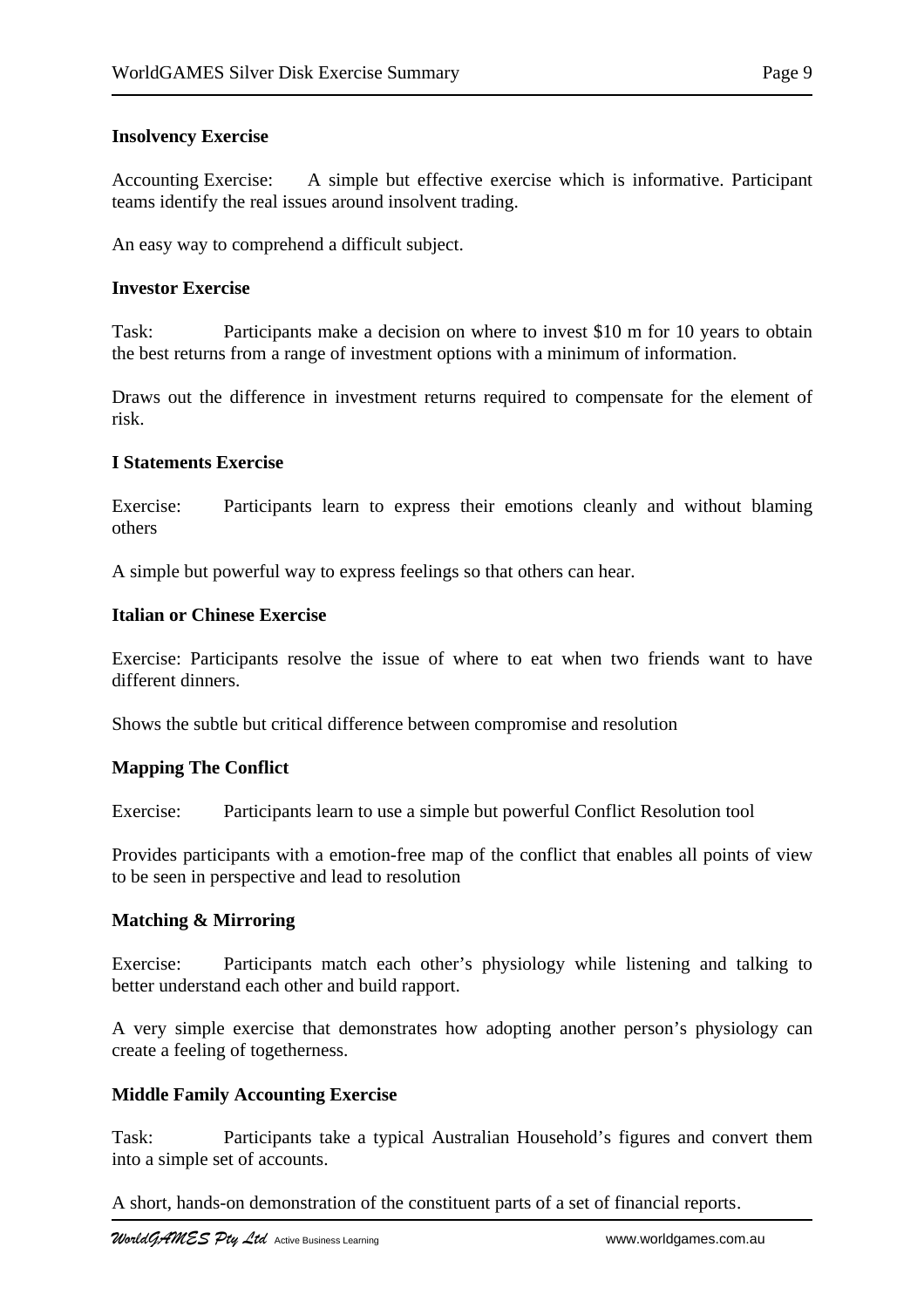### **Middle Family Budgeting Exercise**

Task: Participants take a typical Australian Household's figures and convert them into a simple set of budgets.

A short, hands-on demonstration of budgeting.

#### **Middle Family Reforecasts Exercise**

Task: Participants take a typical Australian Household's figures and reforecast budgets in line with actual experiences and planned actions.

#### **Monty Python Olympics**

Exercise: Teams watch the skit on the Monty Python Olympics - 100 metres sprint for those with no sense of direction, marathon for the incontinent, 100 metres freestyle for non-swimmers - (or have the events described to them) and must invent their own Olympic event that best depicts their own team, division or organisation.

A simple, fun but powerful way to draw out the strengths and pitfalls of the organisation.

#### **Noah's Ark**

Exercise: Participants write down the name of a species of animal they most admire and are then lead by a short series of written questions to find the similar qualities in themselves that lead them to this choice. A great way to engage a personally powerful state.

A simple but powerful exercise that demonstrates internal choice and power.

#### **Nuts Exercise**

Exercise: In small groups on presenter must talk for 3 minutes on a topic they receive when the clock starts. The other group members "help you" by giving feedback during the presentation - encouragement if it's good and throwing paper if it isn't.

A presentation exercise designed to encourage spontaneity and resilience in the face of feedback.A key to the success of this exercise is that the feedback is off putting in a structured and "safe" way which allows participants to build a strong self reference.

#### **Official Business**

Exercise: Participants role play different conflict scenarios in teams of 3 or 4

Tests communication and conflict resolution skills and the ability to observe and coach others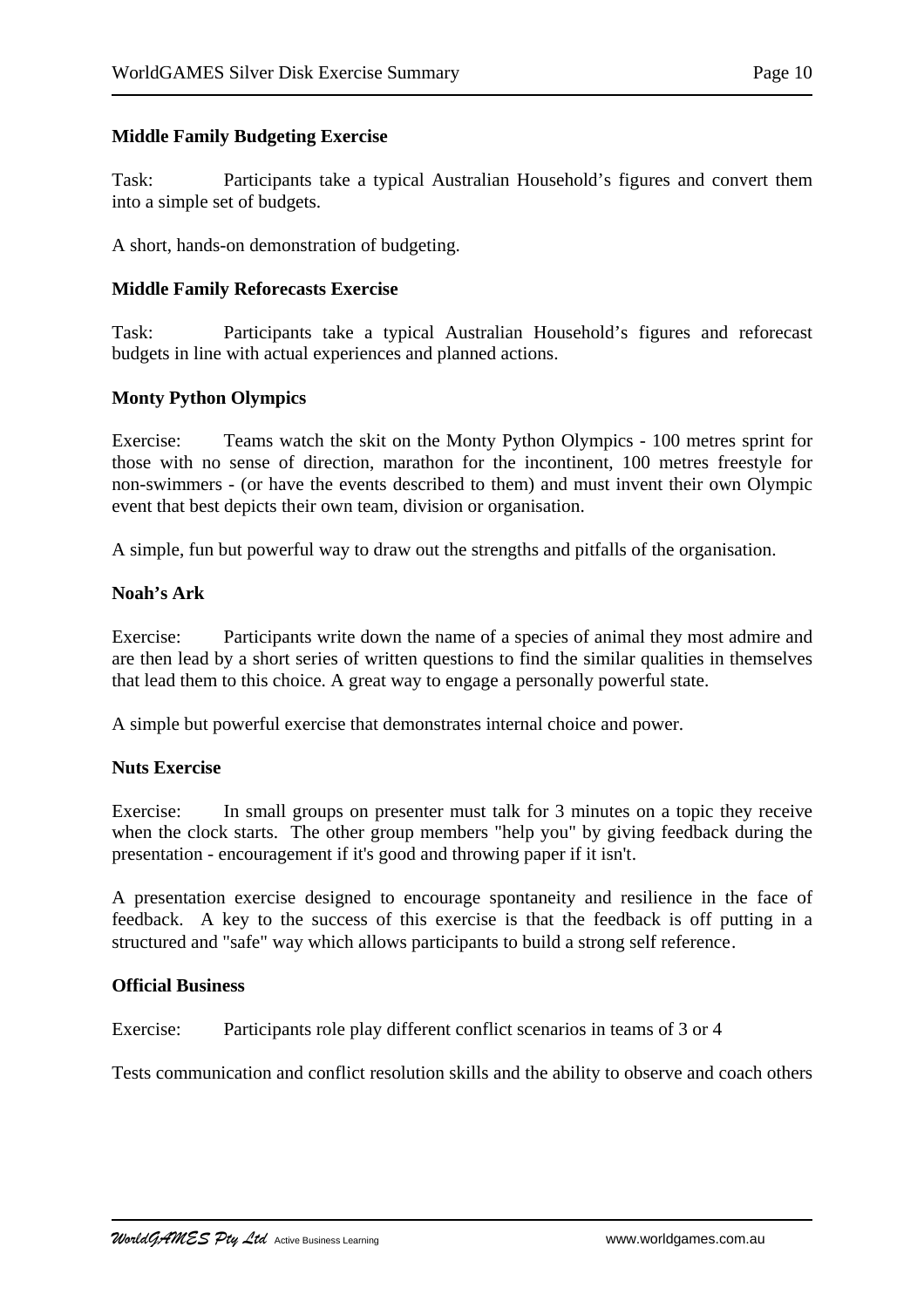#### **Official Telephone Business**

Exercise: Role play different telephone communication conflict scenarios in teams of 3

Tests communication and conflict resolution skills as they apply to telephone conversations and the ability to observe and coach others

### **Our Olympics**

Exercise: A great follow up to Monty Python Olympics. Teams agree on the actual Olympic event or experience that most inspires them and illustrates the culture they desire for their own workplace.

A simple, fun but powerful way to draw out the desired culture for the team or organisation.

#### **Parent Line**

Exercise: Participants write down the occupation of one of their parents or grandparents and place them in a bucket. Whoever draws that occupation must guess who the writer is.

Tests assumptions and judgments in a new group. A good introduction exercise.

#### **Personal Action Planning Exercise**

Exercise: Plan action to reduce or completely overcome the identified barriers

What are participants going to do differently on their return to the office? What is the one thing they can do that will have a positive impact, no matter how small?

#### **PERT Exercise**

Exercise: Participants learn the fundamentals of the Performance Evaluation Review Technique and experience how it works in practice by planning a dinner party.

A fun, accelerated learning way to discover and understand how operate a powerful planning tool.

#### **Pet Names**

Exercise: Participants think of the name of a pet animal they would most like to have for themselves and then find the qualities in themselves that lead them to this choice.

A simple but powerful exercise in self-awareness.

#### **Phone Exercises**

see Telephone....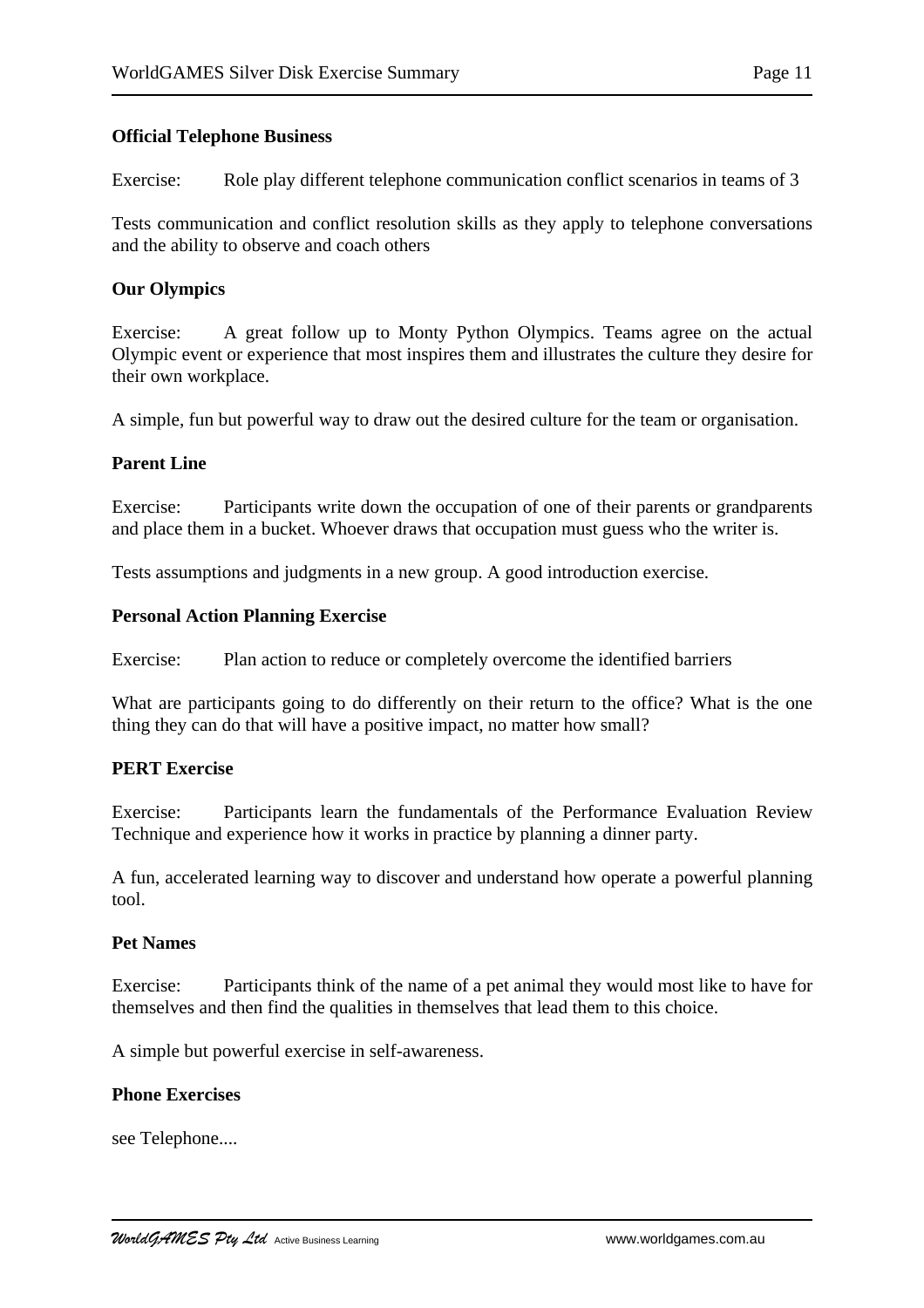Exercise: Participants watch a video clip from the original film *Planet of the Apes* and then reflect on what would be important enough to make them go on such a one-way venture and what would be important enough for them to remain.

A powerful self-reflection exercise which can be used to compare and contrast what is important with what participants are doing.

## **Power Triangle Role Plays**

Exercise: Participants role play different scenario from the position of "intimidator", "rescuer" and "victim"

A powerful way to understand how self and others operate

## **Power Triangle Role Plays II**

Exercise: Participants role play alternative scenario for cultures where the Christmas Party approach is not appropriate from the position of "intimidator", "rescuer" and "victim"

A powerful way to understand how self and others operate

### **Presentations Exercise**

Exercise: Participants prepare and deliver a 5 minute presentation on an environmental topic selected at random

Tests participants ability to present powerfully and analytically to a group

#### **Pressure Cooker Exercise**

Task: Small teams of participants discuss, agree and write out on their pressure cooker logos their most frustrating causes of pressure. Each pressure cooker is placed on a flipchart and handed to another team who brainstorm solutions. Flipcharts are worked for as long as it takes to identify multiple solutions.

Identifying, communicating and overcoming the key barriers to pressure management and improved business performance.

## **Product Knowledge Exercise**

Exercise: Teams of participants, in competition with each other, answer a light-hearted, but seriously intentioned, product quiz against the clock using pamphlets, manuals, guides, computer-based information and text books to help them.

An exercise in both teamwork, product knowledge reinforcement and where to find it.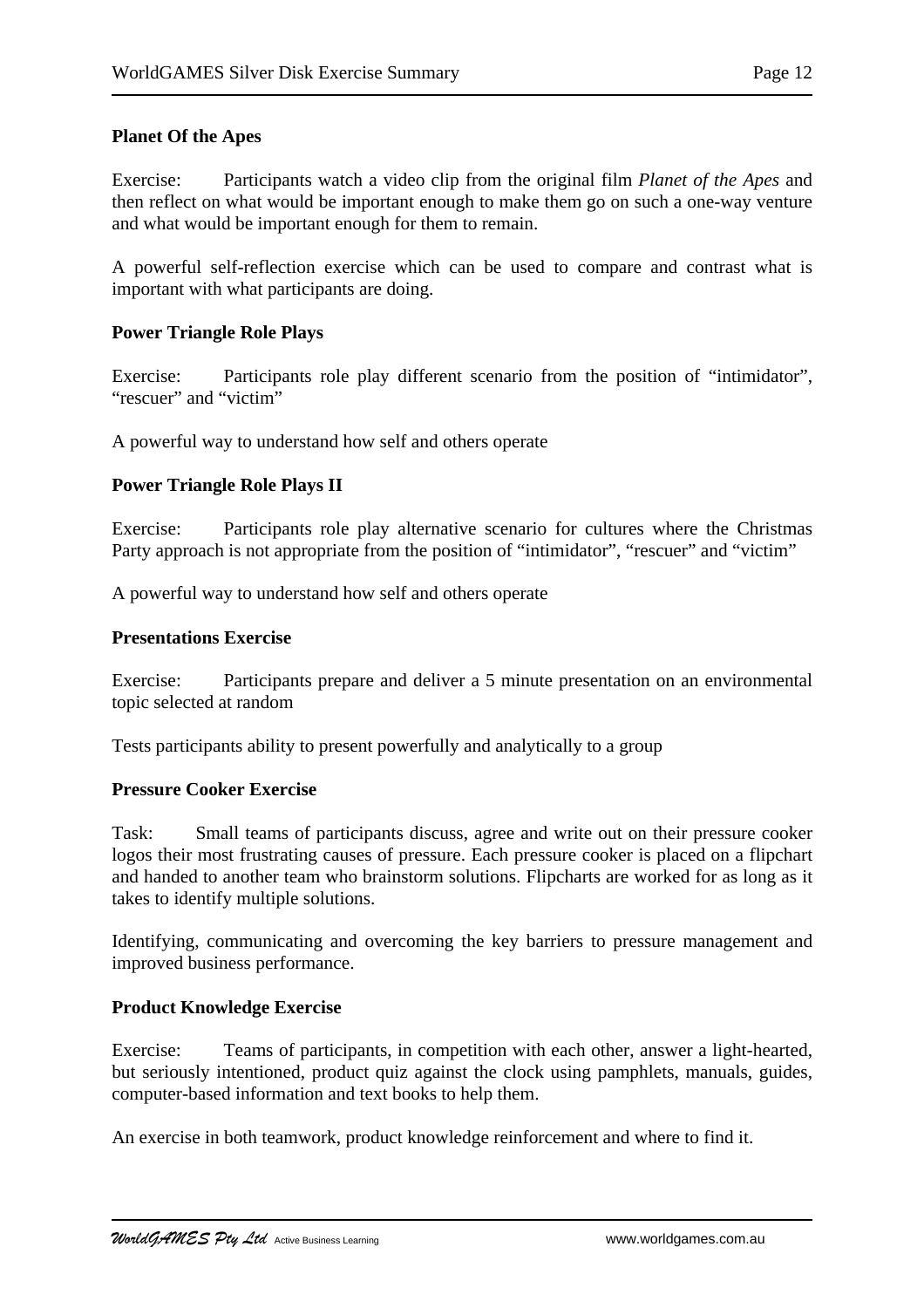Exercise: Participants use charades to discover a well know proverb.

An illustration of body language in operation.

## **Red Dot Exercise**

Exercise: Use the red dots provided to vote for the biggest barriers to performance

Prioritising barriers to performance confronting this group and how to overcome them. This session will also provide the priorities for planning action

### **Ring Tale**

Exercise: Participants draw a phrase from the bucket and stand in a team circle. When it comes to their turn they have one minute to continue the story from the previous team member and weave their phrase into that story.

A fun way to meet a new group and test communication and presentation skills at the same time.

#### **Safety Exercise (Fact Finding)**

Exercise: Participants are given a jumble of information and must make conclusions based on the facts given. The conclusions are then to be presented in an articulate and coherent form.

An exercise which provides a number of points which can be assessed - presentation, reasoning, data analysis and explanation.

#### **Sentence Line**

Exercise: Participants draw a word from the bucket and share it with their team. The team must then arrange themselves, without talking, in word order so that the sentence makes sense. (The required sentence is organisation specific and could be a message the company wants to promulgate)

A fun way to get a new message across and test team skills and assumptions.

#### **Snaking Word Association**

Exercise: Participants stand in a circle. One person starts with the word "snake" and whispers an associated word to the person in front of them, who whispers an associated word to the next person and so on. At the end of each circuit the current word is recorded.

Illustrates the different meanings and associations words create and how quickly thoughts and associations can move away from a fixed starting point.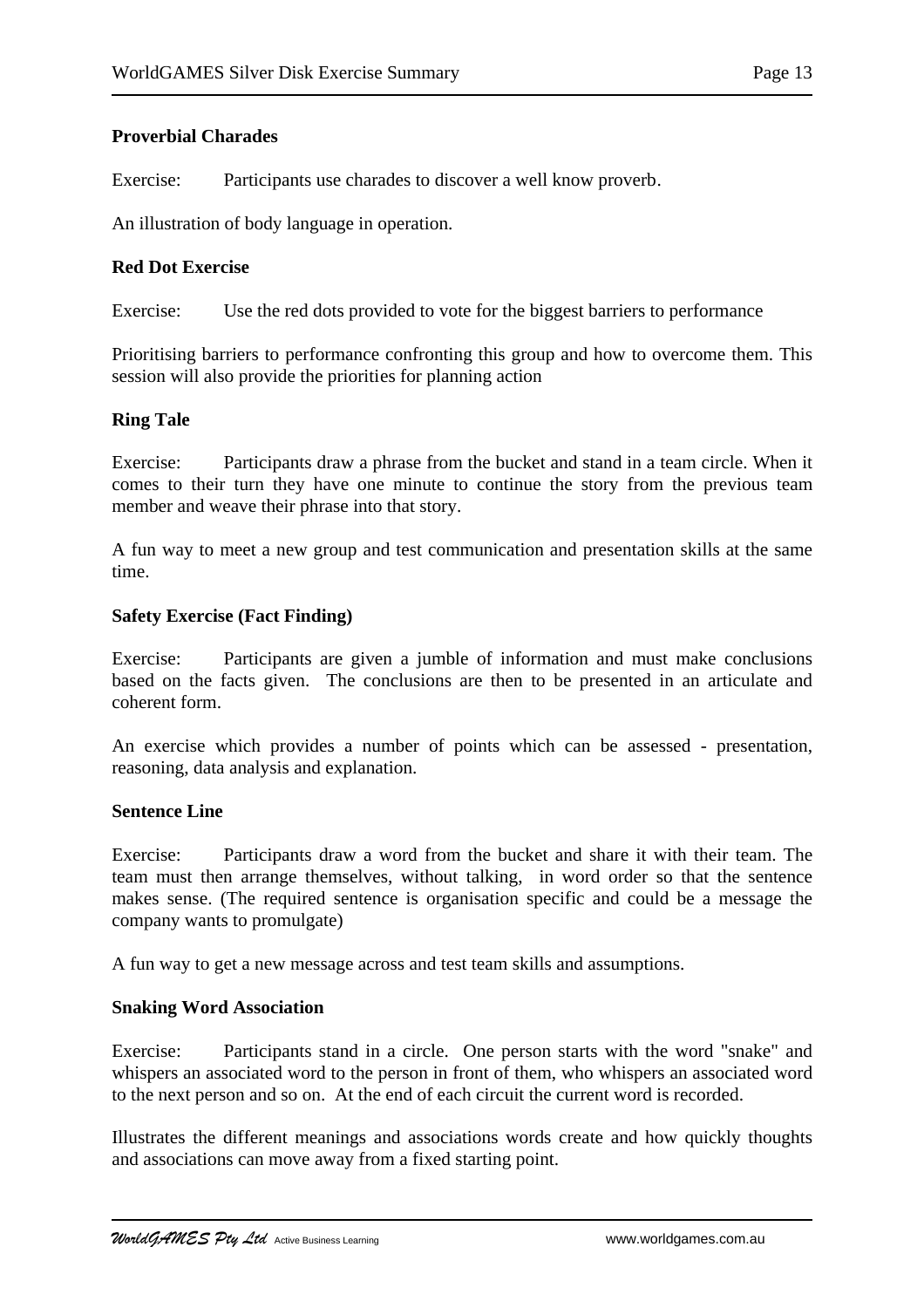Exercise: Teams of participants prepare and deliver a 5 minute presentation on an environmental topic. The team member speaking is tagged at random intervals by another team member who must continue fluently with the presentation.

A fun test of teamwork and participants ability to present powerfully at the drop of a hat.

### **Team Coat of Arms**

Exercise: Teams draw a collective coat of arms that illustrates their aspirations for the team.

A simple and effective way to agree on the vision for the team.

### **Team Scenes**

Exercise: The team is given a set of phrases which they must assemble into a scene and then act out as a short skit.

A fun exercise to draw together creativity, and team work while also demonstrating that there can be many solutions. A subtly hidden metaphor where negotiation can also be important to create a scene to act out before the performance is due to begin.

#### **Team Values and Rules Exercise**

Exercise: Participants set the core values, and flowing from them the protocols and rules, that form the context in which the team will operate.

A great way to frame acceptable team behaviour.

## **Telephone Body Language Exercise**

Exercise: Blindfolded participants working in pairs act out a telephone conversation. One participants makes changes in their body language, which the other has to copy.

Shows the power of body language in telephone communication.

#### **Telephone Communication**

Exercise: Blindfold participants role play simulated telephone communications that identify the relative importance of words, tone and body language and how to build rapport by matching the other party to the phone call.

Identifying and practicing the keys to building rapport on the phone. One of three excellent telephone communication exercises.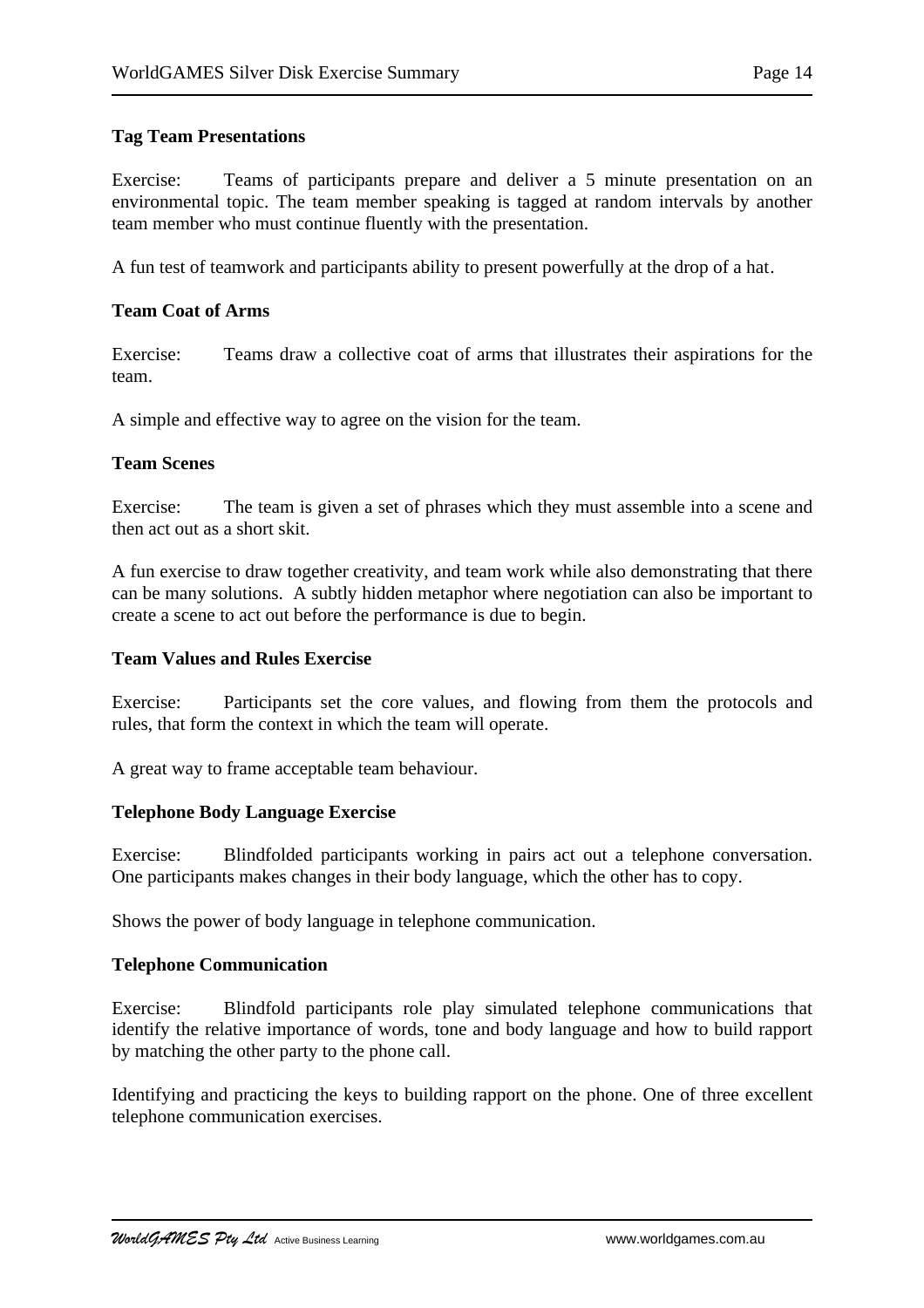## **Telephone Matching and Mirroring Exercise**

Exercise: Blindfolded participants working in pairs act out a telephone conversation. One participants has to match and mirror the other's voice patterns to create rapport.

A simple but effective message as part of effective telephone communication. An exercise which can follow "Matching and Mirroring" to highlight the different representation systems which can be matched or mirrored, and how much information is available in communication.

#### **The Three Brains**

Exercise: Participants learn about three different areas of the brain that control instinct, emotion and logic in a simplified model of how the brain functions

Shows how instinct and emotion are triggered faster than logic

### **Tone Phone Exercise**

Exercise: Blindfolded participants working in pairs take turns to say a phrase in a telephone conversation. One participants uses question, command and statement tonalities which their partner has to identify.

A simple but effective way of showing the importance of tone in effective telephone communication.

## **True Lies**

Exercise: Participants write two facts about themselves on their name tags, or on a label. One is true but not know to others in the group, the other is false. Other participants must pick which is the true statement.

A good assumptions exercise.

#### **Two Tips Introduction**

Exercise: In large groups, participants have at least 10 business cards each and think of their hottest tip for improved results that are appropriate to the gathering. They must find at least 10 people in the room who think enough of their tip to take their business card. Each interaction results in the giving of two tips, one per participant. Only genuinely useful tips result in the taking of a card.

A fun way to meet new people, share information and test communication skills.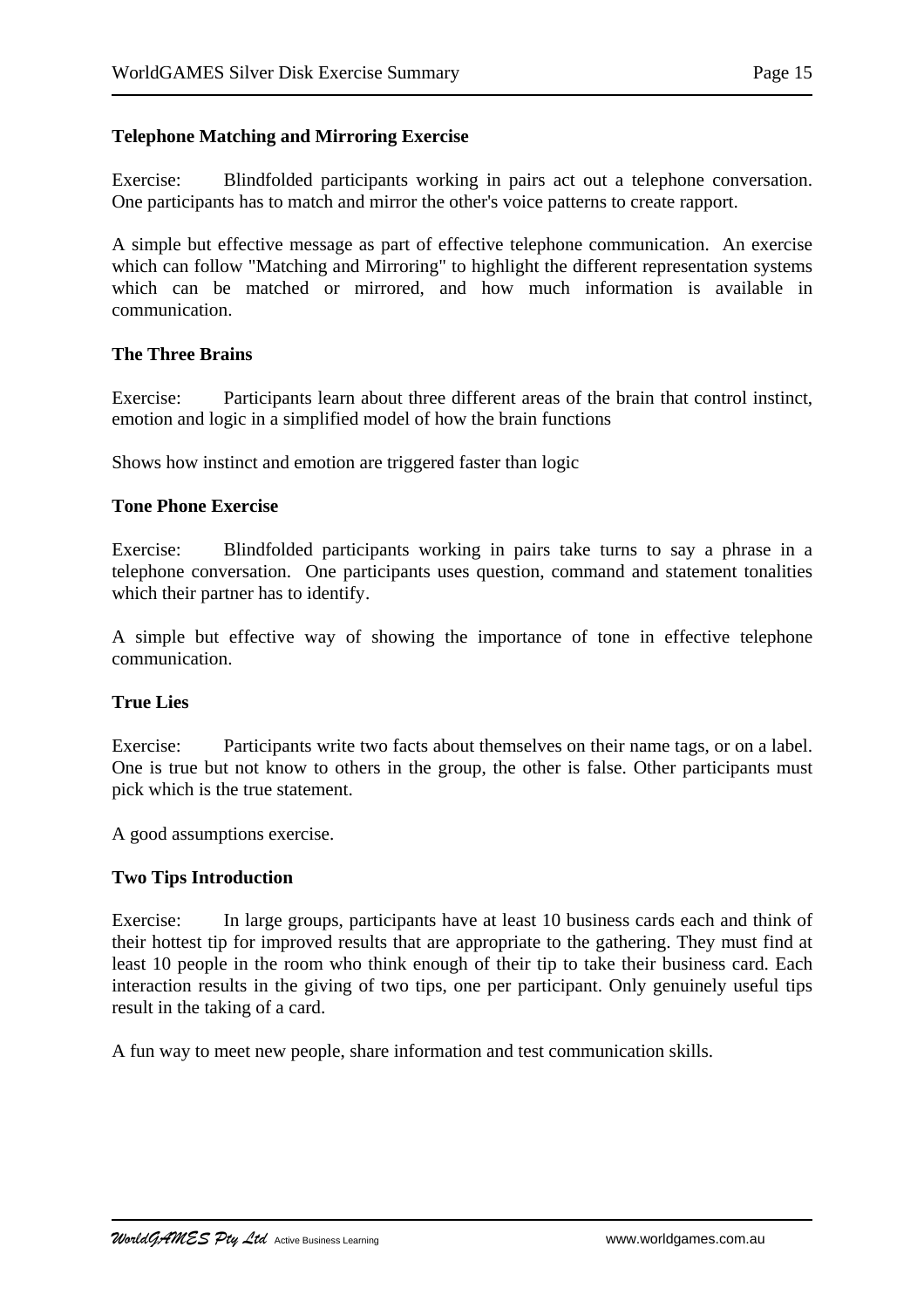#### **Two Tips Introduction Collection**

Exercise: In large groups, participants have at least 10 business cards each and think of their hottest tip for improved results that are appropriate to the gathering. They must find people in the room who think enough of their tip to give them a business card. Each interaction results in the giving of two tips, one per participant. Only genuinely useful tips result in the offering of a card.

A fun way to meet new people, share information and test communication skills.

### **Two Tips Stockmarket Introduction**

Exercise: In large groups, a simple, effective and energising introduction game which is fun to play. Participants each carry 10 business cards which they must hand out to other participants. However, the recipient will only take the card if the card-giver supplies two appropriate stockmarket tips, one buy, one sell, that is useful to them. Only genuinely useful tips result in the offering of a card.

A fun way to meet new people, share information and test communication skills.

## **VAK Presentation Exercise**

Exercise: Participants create presentations that appeal to all information processing styles - visual, auditory and kinaesthetic using the outline model guide.

Communicating with individuals and groups to achieve the best results. How to engage other modalities.

#### **Watch Exercise**

Exercise: Facilitator asks participants to describe their watch without looking at it

Demonstrates the brain's subconscious process of filtering of incoming information.

#### **What Have We Ever Done For Them?**

Exercise: Participants watch the "What have the Romans ever done for us" scene from Life of Brian and then ask the question from a customer service perspective. What has the company really done for clients? What more can it do?

An excellent introduction to maintaining a customer focus.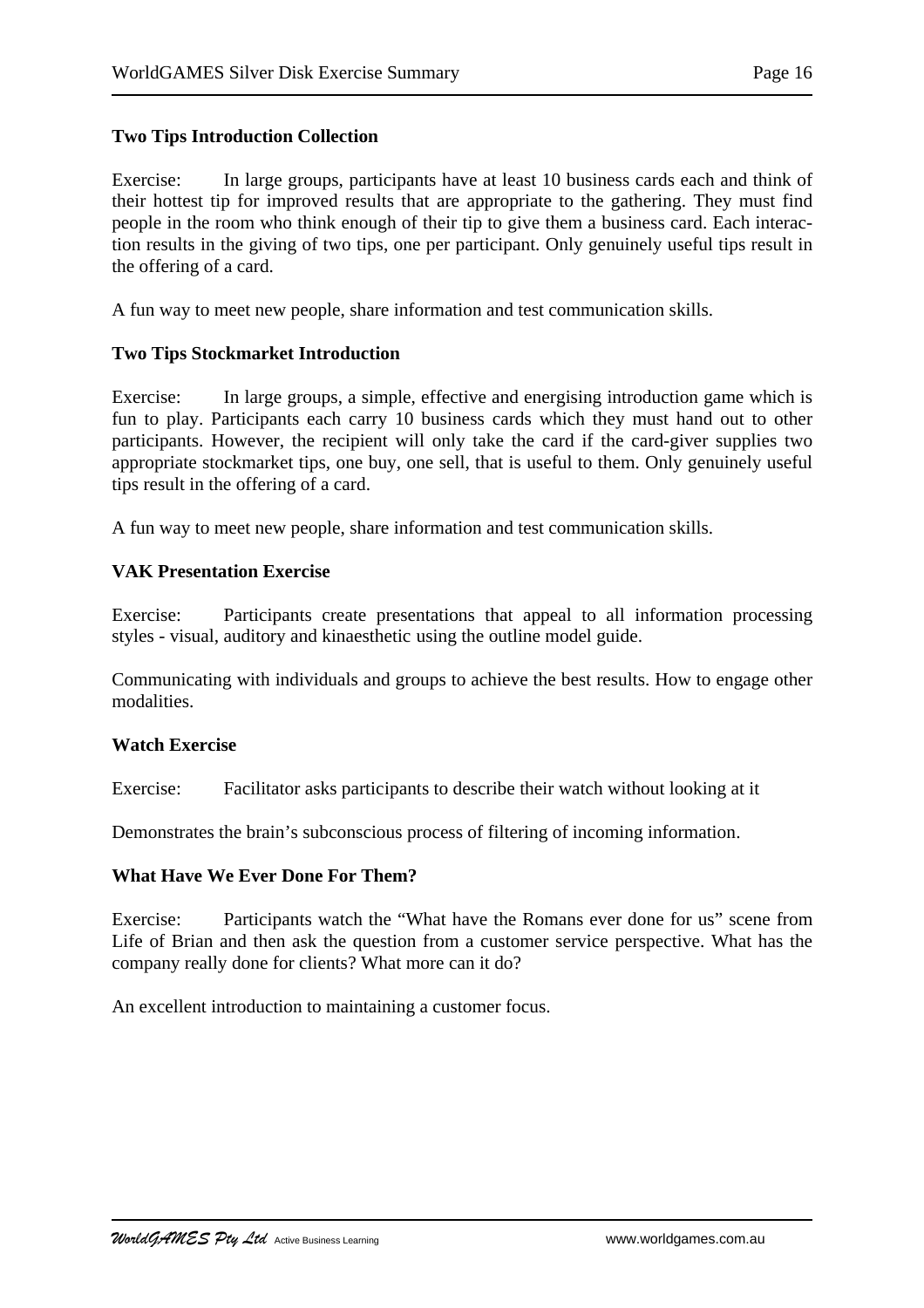### **What Have You Ever Done For Us?**

Exercise: Participants watch the "What have the Romans ever done for us" scene from Life of Brian and then ask the question from a corporate or team perspective. What has the company really done for us as employees? What has being part of this team done for me? What more can they do?

An excellent way to illicit the positive achievements in a disgruntled team.

#### **Whomping Willow Customers**

Task: Participants watch a video clip from *Harry Potter and the Chamber of Secrets* where Harry flies into the Whomping Willow and then agree on their teams examples of companies that "whomp" their customers. Teams then reflect on how they too may be whomping their own customers.

A challenging reflection on the true commitment to customer focus.

## **Who's On Your Team / Who's On Your Team Lite**

Exercise: Participants record their greatest success, the mistake they learned most from, their hero or role model, hidden talent and dream project and share it with a partner

A powerful team bonding game that demonstrates the active listening skill in communication.

#### **Why Account?**

Exercise: Participants collectively identify the key reasons why organisations need to account for transactions.

Achieves participant buy-in to the Accounting process.

#### **Why Change?**

Exercise: Participants flipchart their own and their organisational expected benefits from developing better change management skills.

Identifies why and when it is better to develop change management skills and obtains participant buy in to the process.

#### **Why Develop Team Skills**?

Exercise: Facilitator flipcharts participants' expected benefits from developing team skills

Identifies why and when it is better to develop team skills than to remain static and obtains participant buy in to the process